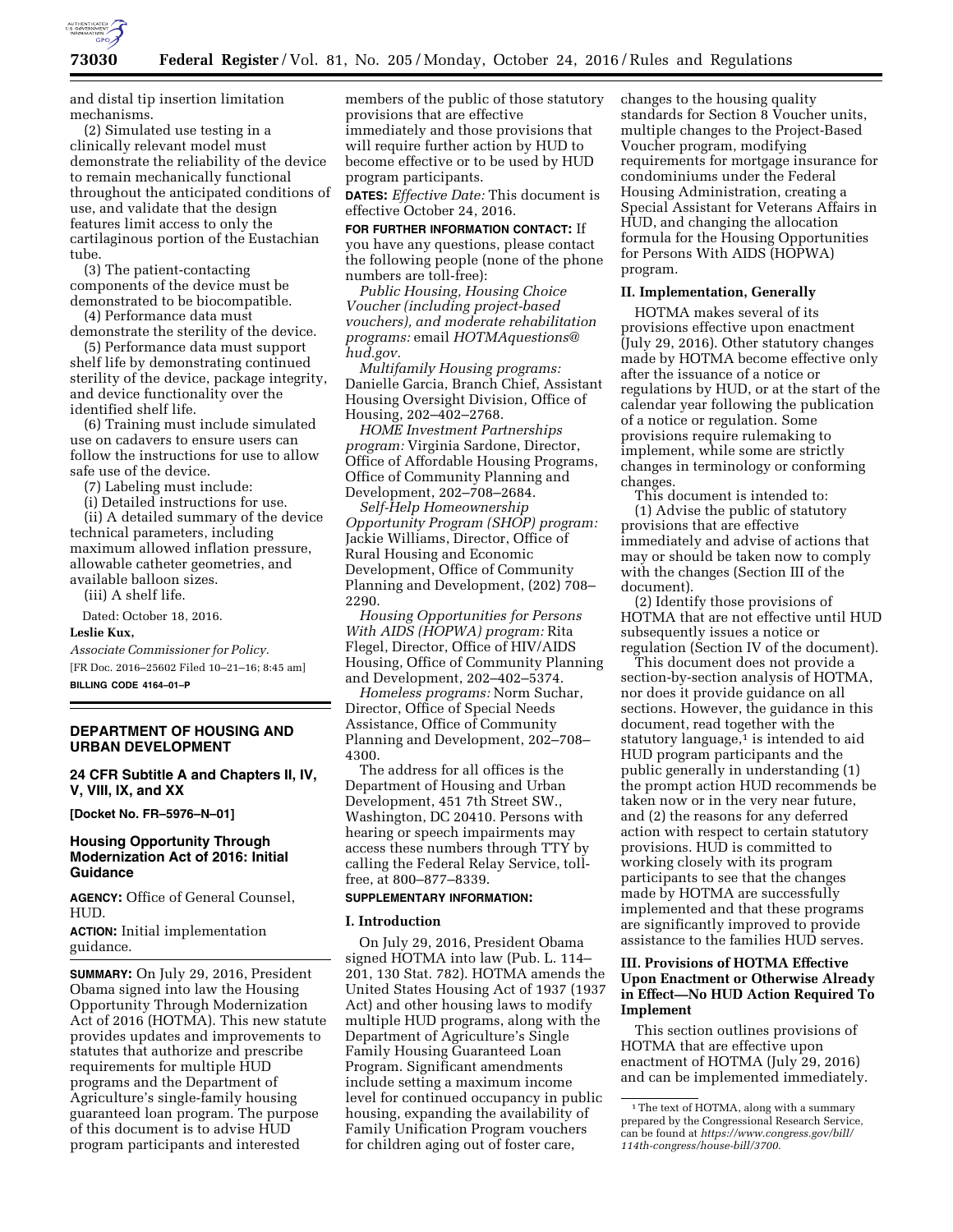HUD notes that in many cases the statutory provisions listed in this section may require conforming rulemaking at a later date to update HUD's regulations to reflect these statutory changes. HUD may also issue other types of guidance to further explain these provisions. Below is the list of HOTMA sections that are effective immediately.

#### *Section 102(d). Reasonable Accommodation Payment Standards*

Section 102(d) of HOTMA amends section 8(o) of the 1937 Act to allow PHAs to establish a payment standard of up to 120 percent of the FMR as a reasonable accommodation for a person with a disability, without HUD approval.

*Implementation action:* The final rule on ''Streamlining Administrative Regulations for Public Housing, Housing Choice Voucher, Multifamily Housing, and Community Planning and Development Programs,'' published on March 8, 2016, at 81 FR 12354, previously provided PHAs with the flexibility establish a payment standard up to 120 percent of the FMR as a reasonable accommodation for a person with a disability, effective April 7, 2016. As a result, no further action is needed to implement this section.

It is noted the PHA may also establish an exception payment standard of more than 120 percent of the published FMR if required as a reasonable accommodation in accordance with 24 CFR part 8 for a family that includes a person with a disability, but in such cases must request approval from HUD.

### *Section 107. Establishment of Fair Market Rent*

This section changes how HUD publishes Fair Market Rents (FMRs), and the procedure to allow PHAs and other interested parties to comment on the FMRs and request HUD to reevaluate the FMRs in a jurisdiction before those rents become effective. Section 107 also amends section 8(o)(1)(B) of the 1937 Act to provide that in the Housing Choice Voucher (HCV) Program no PHA is required, as a result of a reduction in the FMR, to reduce the payment standard applied to a family continuing to reside in a unit under a HAP contract at the time the FMR was reduced. Currently, if a reduction in the FMR causes the PHA's payment standard to exceed the basic range (110 percent of the FMR), the PHA is required to reduce the payment standard so that the payment standard would be within the basic range of the new FMR. The program regulations at 24 CFR 982.505(c)(3) further provide

that for families under a housing assistance payment (HAP) contract at the time of the decrease in the payment standard, the new decreased payment standard would be applied to the family's subsidy calculation at the family's second regular re-examination following the decrease in the payment standard amount. As a result of the change in the law, the PHA may choose to continue to use the higher payment standard for the family's subsidy calculation for as long as the family continues to receive voucher assistance in that unit. If a PHA chooses to continue to use the higher payment standard for the subsidy calculation for the family, then the PHA must adopt policies in its administrative plan that further explain this provision.

*Implementation action:* This provision was effective upon enactment of HOTMA. HUD's FMRs for Fiscal Year 2017, published in the **Federal Register**  on August 26, 2016, reflect the new procedures for calculation of FMRs. Effective July 29, 2016, PHAs may choose, but are no longer required, to reduce the payment standard for a family who remains under HAP contract at the family's second annual reexamination. HUD will issue additional guidance on this change in the future. PHAs with questions in the interim may contact the local HUD Field Office.

## *Section 110. Family Unification Program for Children Aging Out of Foster Care*

This section of HOTMA makes changes to the Family Unification Program (FUP) for children aging out of foster care. The law revises the length of the term that a FUP-eligible youth may receive FUP assistance from 18 months to 36 months. Please note that this change applies to youth currently receiving FUP assistance as well as any new participants. In addition, the law revises the eligibility requirements for FUP-eligible youth. Previously, FUPeligible youth must be at least 18 years old and not more than 21 and have left foster care at age 16 or older. Under the new law, FUP-eligible youth must: Be at least 18 years old and not more than 24; have left foster care at age 16 or older or will leave foster care within 90 days, in accordance with a transition plan described in section 475(5)(H) of the Social Security Act; and be homeless or at risk of being homeless. PHAs should refer to the definition of ''at risk of homelessness'' at 24 CFR 576.2. HOTMA also requires HUD to issue guidance, after consultation with other appropriate Federal agencies, on how to improve coordination between PHAs

and public child welfare agencies to carry out the FUP program.

*Implementation action:* The changes to the FUP program were effective upon enactment of HOTMA. PIH issued a letter on August 29, 2016, to FUP PHA Executive Directors to ensure that such PHAs are aware that this provision was effective upon enactment. In addition, HUD plans to issue the guidance on improving coordination between PHAs and public child welfare agencies by the statutory deadline of January 25, 2017.

## *Section 113. Preference for United States Citizens or Nationals*

This section only applies to Guam and establishes a preference or priority in receiving financial assistance (*e.g.,*  admission to public housing, the HCV program, etc.) for any citizen or national of the United States over aliens covered by section 141 of the Compacts of Free Association between the United States and the Marshall Islands, the Federated States of Micronesia, and Palau.

*Implementation action:* This provision was effective upon enactment of HOTMA. No regulatory action is needed for this section of HOTMA to be implemented.

## *Section 114. Exception to Public Housing Agency Resident Board Member Requirement*

This section provides for an exception for certain jurisdictions (Housing Authority of the County of Los Angeles or any PHA in the States of Alaska, Iowa, and Mississippi) from the resident board member requirements under section 2(b) of the 1937 Act.

*Implementation action:* This provision was effective upon enactment of HOTMA, and the exception has been in effect for a number of years through the appropriations acts. As a result, no further action is needed to implement this section. This statutory provision does not alter the regulatory provision at 24 CFR 964.405(b).

## *Section 402. Inclusion of Public Housing Agencies and Local Development Authorities in Emergency Solutions Grants*

Section 402 of HOTMA amended section 414(c) of the McKinney-Vento Homeless Assistance Act (42 U.S.C. 11373(c)) to authorize local governments that receive Emergency Solutions Grants (ESG) funds to subaward all or a portion of those funds to public housing agencies, as defined under section 3(b)(6) of the 1937 Act (42 U.S.C. 1437a(b)(6)), and local redevelopment authorities, as defined under State law. *Implementation action:*  This provision was effective upon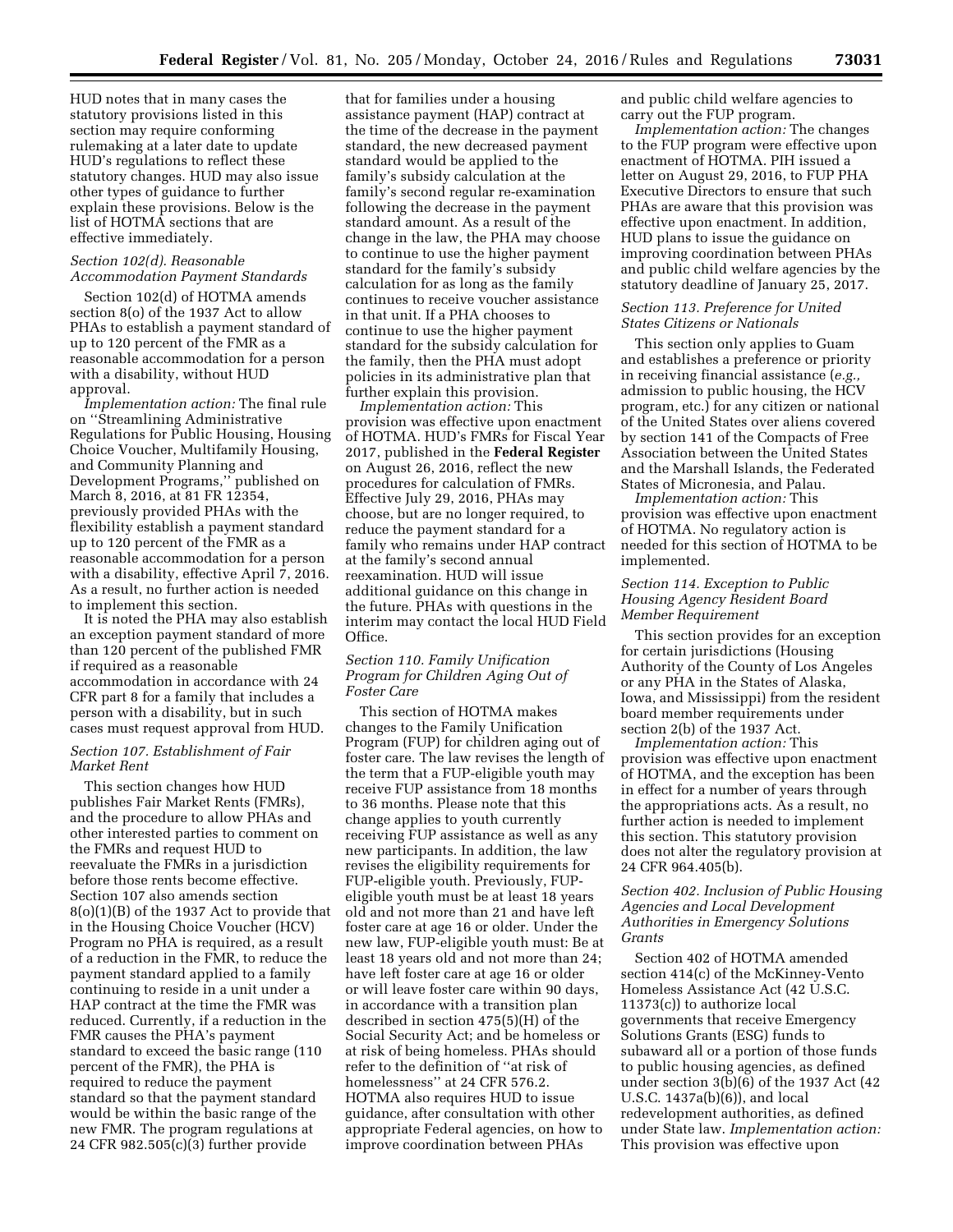enactment of HOTMA. No regulatory action is needed to authorize local governments to subaward ESG funds to public housing agencies and local redevelopment authorities. However, HUD intends to issue guidance explaining the conditions and requirements that apply to subawarding ESG funds to PHAs and local redevelopment authorities.

#### *Section 501. Inclusion of Disaster Housing Assistance Program in Certain Fraud and Abuse Prevention Measures*

This section provides that the Disaster Housing Assistance Program shall be considered a program of HUD under section 904 of the Stewart B. McKinney Homeless Assistance Amendments Act of 1988 for the purpose of income verifications.

*Implementation action:* This provision was effective upon enactment of HOTMA, and it has previously been in effect through HUD appropriations acts for a number of years, and therefore no additional action is needed for implementation.

### *Section 502. Energy Efficiency Requirements Under Self-Help Homeownership Opportunity Program*

This provision prohibits HUD from requiring units developed under the Self-Help Homeownership Opportunity Program (SHOP) to meet energy efficiency standards other than those in section 109 of the Cranston-Gonzalez National Affordable Housing Act (42 U.S.C. 12709).

*Implementation action:* This provision was effective upon enactment of HOTMA. The changes will be reflected in the future SHOP Notice of Funding Availability, and HUD will provide current grantees with additional information on how this provision affects their prior year funding.

## *Section 701. Formula and Terms for Allocations To Prevent Homelessness for Individuals Living With HIV or AIDS*

This provision makes several changes to the Housing Opportunities for Persons with AIDS (HOPWA) program. These changes include: Alterations to the allocation formula; continued eligibility of Fiscal Year 2016 grantees; authorization to award funds to alternative grantees as requested by the original grantee in accordance with specified criteria; and amended definitions.

*Implementation action:* These changes apply to the formula for Fiscal Year 2017 funds. HUD's Office of Community Planning and Development (CPD) is preparing more detailed guidance to explain how these changes

will affect Fiscal Year 2017 funding. This section requires HUD to issue regulations in order to exercise discretion regarding reallocations of funds distributed by formula, and HUD is developing those regulations.

## **IV. Provisions That Require Rulemaking or Guidance by HUD**

There are several provisions in HOTMA that amend HUD statutes but, under their own terms, are not effective until HUD issues a notice or regulation. Other provisions make changes to HUD statutes that, while effective upon enactment of HOTMA, require HUD rulemaking or the issuance of detailed guidance for implementation. This section addresses both types of HOTMA provisions requiring further HUD action. For these provisions, PHAs, multifamily owners, or grantees may not use the provisions of HOTMA until HUD issues a rule or notice.

## *Section 101(a)(1). Initial Inspections in Section 8 Voucher Units*

Section 101(a)(1) amends section 8(o) of the 1937 Act to authorize assistance payments for up to 30 days if an initial inspection reveals non-life-threatening defects and to authorize occupancy of units before an inspection by the PHA if the property has met the requirements of an alternative inspection in the previous 24 months.

*Implementation action:* HUD has the ability to implement these changes by notice or by regulation, and the statutory amendments are not effective until the notice or regulation is issued. HUD is considering the appropriate method for implementation.

## *Sections 101(a)(2) and (3). Enforcement of Housing Quality Standards for Section 8 Voucher Units*

Section 101(a)(3) amends section 8(o) of the 1937 Act to require timeframes for correcting deficiencies discovered by inspections. The statute requires lifethreatening deficiencies to be corrected within 24 hours and sets the time for correcting other deficiencies at 30 days unless the PHA determines otherwise. The section also provides families with 90 days to relocate to a new unit if an owner fails to correct the defaults and allows PHAs to use up to two months of any assistance amounts withheld or abated for costs directly associated with relocation of these families. Section 101(a)(2) is a technical amendment to make room for the new subparagraph (G) added by section  $101(a)\overline{(3)}$ .

*Implementation action:* For section 101(a)(3), HUD is in the process of developing regulations, and section 101(a)(2) requires only a conforming

rule by HUD. The statutory amendments made by sections 101(a)(2) and (3) will only go into effect when the regulations are issued to implement the new subparagraph added by section 101(a)(3).

#### *Sections 102(a), (c), and (e). Income Reviews*

Section 102(a) of HOTMA amends section 3(a) of the 1937 Act to revise the frequency of family income reviews and the calculation of income. Specifically, this section requires that reviews of family income must be conducted upon admission and annually thereafter, depending on certain decreases or increases in annual adjusted income. This section also requires HUD, in consultation with other appropriate Federal agencies, to develop electronic procedures enabling PHAs to access income determinations for other Federal means-tested programs.

Section 102(c) of HOTMA amends section 3(b) of the 1937 Act to change the definitions for the public housing and Section 8 programs of income and adjusted income for each member of the household who is 18 years or older and unearned income for each dependent who is less than 18. The changes in definitions require rulemaking to implement, and the statutory amendments are not effective until the rulemaking is complete.

Section 102(e) changes the definition of ''income'' to ''annual adjusted income'' for the Enhanced Voucher Program.

*Implementation action:* HUD has the ability to implement these changes by notice or by regulation, and the statutory amendments are not effective until the beginning of the calendar year after the notice or regulation is issued. HUD is considering the appropriate method for implementation.

### *Section 102(f). Income Review for Project-Based Housing*

This section amends strikes the last sentence of paragraph (3) of section 8(c) of the 1937 Act (42 U.S.C. 1437f(c)(3). This eliminates the requirement that reviews of family income shall be made no less frequently than annually.

*Implementation action:* HUD has the ability to implement these changes by notice or by regulation, and the statutory amendments are not effective until the beginning of the calendar year after the notice or regulation is issued. HUD is considering the appropriate method for implementation.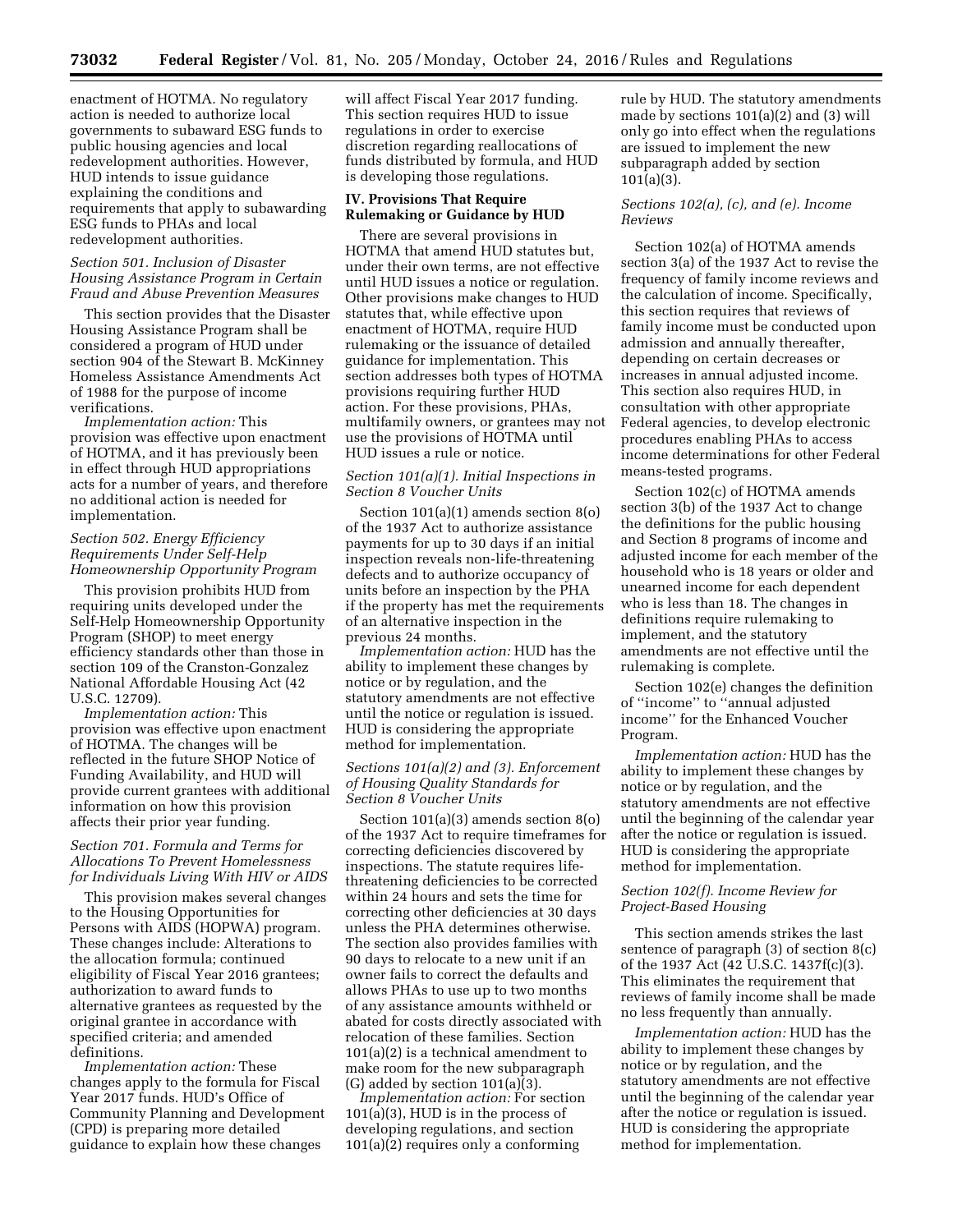### *Section 103. Limitation on Public Housing Tenancy for Over-Income Families*

The statute sets the maximum amount of annual adjusted income for continued occupancy in public housing at 120 percent area median income (AMI), which the Secretary may adjust based on certain statutory factors. The statute also requires that a family is only subject to this limitation if their annual adjusted income meets or exceeds the maximum amount for two consecutive years. In addition, for a family meeting this threshold for two consecutive years, the PHA has the option to terminate the family's tenancy or to allow them to remain in the unit at a higher rent amount.

*Implementation action:* The statutory language recognizes that it is necessary in some areas to deviate from the income cap of 120 percent AMI. In order to allow HUD to exercise its discretion in a fair and effective manner, HUD will issue additional information in the future. In addition, the new section  $16(a)(5)(A)(i)(II)$  of the 1937 Act requires regulations to determine the amount of subsidy allocated to a specific unit in order to determine family rent in the event a family chooses to remain in the unit.

## *Section 104. Limitation on Eligibility for Assistance Based on Assets*

Section 104 sets limits on the assets that families residing in assisted housing may have. Section 104 also directs HUD, beginning October 1, 2017, to direct PHAs to require all applicants and recipients under the 1937 Act to authorize the PHA to obtain financial information needed in connection with a determination with respect to eligibility.

*Implementation action:* This requirement must be put in place by rulemaking.

## *Section 105. Units Owned by Public Housing Agencies*

This section provides that the term 'owned by a public housing agency' means, with respect to a dwelling unit, that the dwelling unit is in a project that is owned by a PHA, by an entity wholly controlled by a PHA, or by a limited liability company or limited partnership in which a PHA (or an entity wholly controlled by a PHA) holds a controlling interest in the managing member or general partner. This section also provides that a dwelling unit is not deemed to be owned by a PHA where the PHA holds a fee interest as ground lessor in the property on which the unit is situated, holds a security interest

under a mortgage or deed of trust on the unit, or holds a non-controlling interest in an entity which owns the unit or in the managing member or general partner of an entity which owns the unit.

*Implementation action:* PHAs should continue their current practices until HUD can issue additional information on how affected PHAs can comply with any new requirements.

#### *Section 106. PHA Project-Based Assistance*

This section makes several statutory changes to the Project-Based Voucher (PBV) Program in section 8(o)(13) of the 1937 Act. The amendments include (1) changing the portfolio limitation on PBV vouchers from a funding to a unit calculation and allowing for additional project-basing of vouchers for homeless families, families with veterans, supportive housing for persons with disabilities or elderly persons, or in areas where vouchers are difficult to use; (2) changing the cap on the number of PBV units in a project to be the greater of 25 units in a project or 25 percent of the units in a project; (3) allowing PHAs to provide for an initial PBV contract of up to 20 years; (4) providing owners and PHAs the ability to adjust rents based on an operating cost adjustment factor; (5) permitting owners to use site-based waiting lists; (6) allowing PHAs to attach assistance to structures in which the PHA has an ownership interest or control without following a competitive process; and (7) allowing PHAs to use project-based HUD–VASH and FUP vouchers under the same policies and procedures applicable to general purpose vouchers.

*Implementation action:* HUD has the ability to implement these changes by notice or regulation, and the statutory amendments are not effective until the notice or regulation is issued. Some sections require regulations to add onto baselines set by the statute. HUD is considering the appropriate method for implementation.

#### *Section 109. Public Housing Capital and Operating Funds*

Section 109 revises section 9 of the 1937 Act regarding (1) PHAs establishing a Capital Fund Replacement Reserve, for which HUD may allow a PHA to transfer more than 20 percent of its operating fund to establish the reserve; (2) a 20 percent operating funds cap for capital improvements; and (3) PHA accounting and reporting on replacement reserves funds.

*Implementation action:* These statutory changes are effective upon the enactment of HOTMA. However, in

order for PHAs to implement the changes, additional guidance or rulemaking is required.

### *Section 112. Use of Vouchers for Manufactured Housing*

Section 112(b) of HOTMA extends the definition of ''rent'' for vouchers to include monthly payments for purchasing a manufactured home, tenant-paid utilities, and monthly rent for real property.

*Implementation action:* These statutory changes are only effective upon issuance by HUD of an implementing notice. The statutory amendments are not effective until HUD issues that implementation notice.

## *Section 301. Modification of FHA Requirements for Mortgage Insurance for Condominiums*

Section 301 mandates several changes to FHA's mortgage insurance for condominiums, including changes to requirements on project recertification, exceptions to the percentage of floor space that may be used for nonresidential or commercial purposes, private transfer fee covenants, and the minimum required percentage of units that must be owner occupied.

*Implementation action:* Some of these changes must be done by regulations, while the revision to the owner occupancy percentage may be done by rulemaking or an administrative document. HUD issued a proposed rule to implement provisions on all these subjects other than transfer fees, and including general parameters on owner occupancy, on September 28, 2016, at 81 FR 66565. In the near future, HUD will be issuing a Mortgagee Letter to establish the specific owner occupancy percentage. For other provisions of section 301, HUD is considering the appropriate implementation action.

#### *Section 401. Definition of Geographic Area for Continuum of Care Program*

Section 401 requires HUD to issue a notice by October 27, 2016 defining ''geographic area'' for the Continuum of Care (CoC) program.

*Implementation action:* HUD is currently developing the notice.

### *Section 701. HOPWA Allocations*

Section 701 of HOTMA adds four paragraphs to section 854(c) of the AIDS Housing Opportunity Act (42 U.S.C.  $12903(c)$ ). The new paragraph  $(1)(C)$ allows the Secretary to change the allocation formula set in paragraph (1)(A) to account for differences in housing costs and poverty rates. The new paragraph (4) allows the Secretary to set criteria by which the Secretary